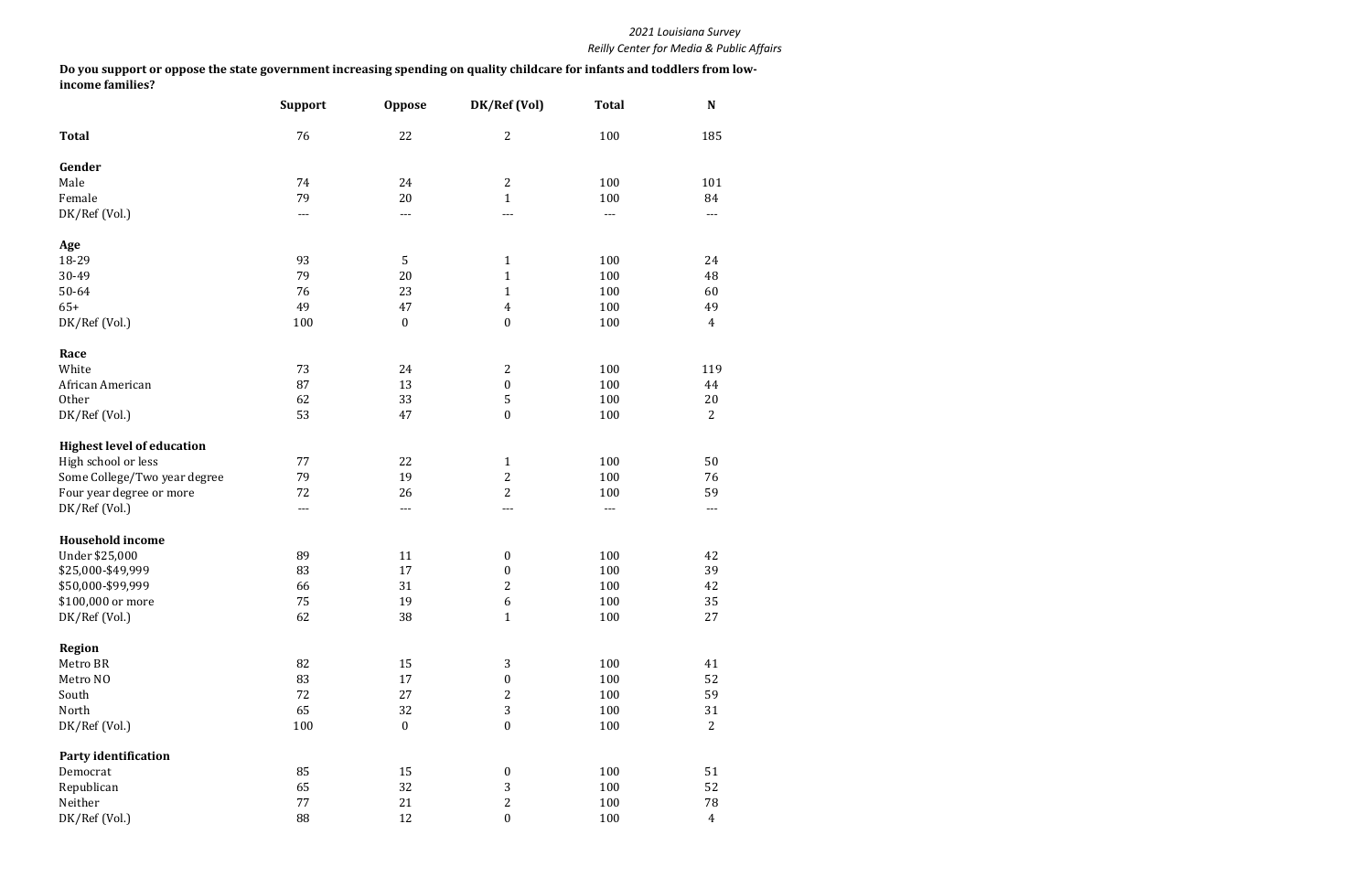# **Party identification (with leaners)** Democrat 86 14 0 100 65 Republican 62 5 35 4 100 72 Neither 100 32 32 32 32 32 32 32 32 44 DK/Ref (Vol.) 88 12 0 100 4 **Ideology** Liberal 100 48 Moderate 76 24 0 100 26 Moderate<br>
Conservative 65 31 3 100 26<br>
DK/Ref (Vol.) 96 4 0 100 12 DK/Ref (Vol.) 96 4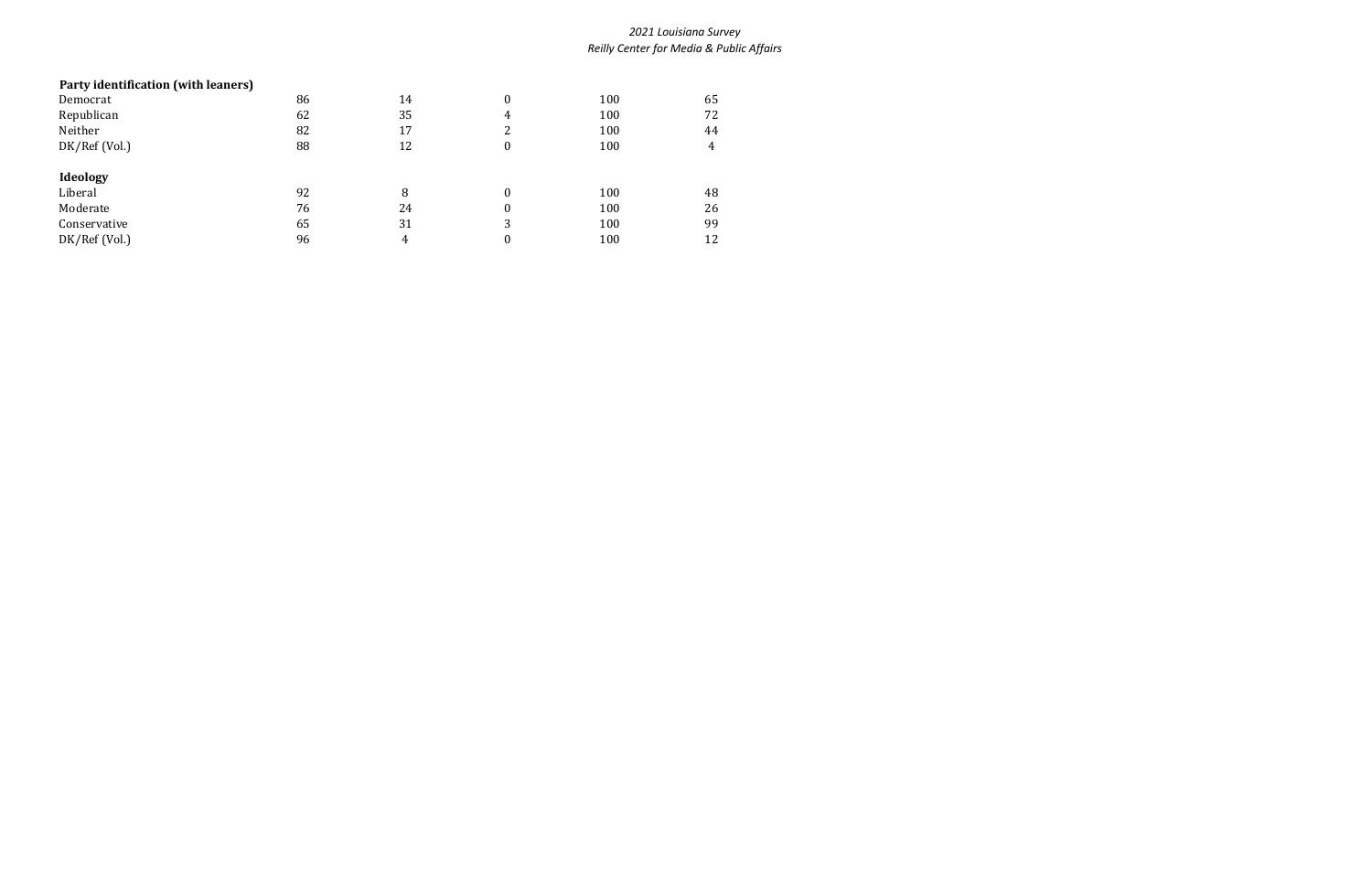|                                   | <b>Support</b> | <b>Oppose</b>    | DK/Ref (Vol)     | <b>Total</b>                        | N              |
|-----------------------------------|----------------|------------------|------------------|-------------------------------------|----------------|
| <b>Total</b>                      | 69             | 27               | $\overline{4}$   | 100                                 | 203            |
| Gender                            |                |                  |                  |                                     |                |
| Male                              | 66             | 30               | $\overline{4}$   | 100                                 | 101            |
| Female                            | 72             | 24               | 4                | 100                                 | 102            |
| DK/Ref (Vol.)                     | ---            | ---              | ---              | $\hspace{0.05cm}---\hspace{0.05cm}$ | ---            |
| Age                               |                |                  |                  |                                     |                |
| 18-29                             | 83             | 16               | $\mathbf{1}$     | 100                                 | 20             |
| 30-49                             | 73             | 27               | $\boldsymbol{0}$ | 100                                 | 54             |
| 50-64                             | 63             | 29               | 8                | 100                                 | 57             |
| $65+$                             | 64             | 28               | $\, 8$           | 100                                 | 69             |
| DK/Ref (Vol.)                     | 50             | 50               | $\boldsymbol{0}$ | 100                                 | 3              |
| Race                              |                |                  |                  |                                     |                |
| White                             | 63             | 32               | $\sqrt{5}$       | 100                                 | 144            |
| African American                  | 90             | 6                | 3                | 100                                 | 40             |
| Other                             | 69             | 31               | $\boldsymbol{0}$ | 100                                 | 15             |
| DK/Ref (Vol.)                     | 31             | 64               | 5                | 100                                 | $\overline{4}$ |
| <b>Highest level of education</b> |                |                  |                  |                                     |                |
| High school or less               | 62             | 29               | 9                | 100                                 | 52             |
| Some College/Two year degree      | 78             | 22               | $\boldsymbol{0}$ | 100                                 | 80             |
| Four year degree or more          | 68             | 30               | $\boldsymbol{2}$ | 100                                 | $70\,$         |
| DK/Ref (Vol.)                     | 100            | $\boldsymbol{0}$ | $\boldsymbol{0}$ | 100                                 | $\mathbf{1}$   |
| <b>Household income</b>           |                |                  |                  |                                     |                |
| Under \$25,000                    | 85             | 6                | 9                | 100                                 | 43             |
| \$25,000-\$49,999                 | 55             | 41               | 4                | 100                                 | $30\,$         |
| \$50,000-\$99,999                 | 69             | 31               | $\boldsymbol{0}$ | 100                                 | 52             |
| \$100,000 or more                 | 67             | 32               | $\boldsymbol{0}$ | $100\,$                             | $40\,$         |
| DK/Ref (Vol.)                     | 62             | 30               | $\, 8$           | 100                                 | 38             |
| <b>Region</b>                     |                |                  |                  |                                     |                |
| Metro BR                          | 66             | 30               | $\overline{4}$   | 100                                 | 36             |
| Metro NO                          | 76             | 22               | $\mathbf{2}$     | 100                                 | 57             |
| South                             | 62             | 37               | $\mathbf{1}$     | 100                                 | 58             |
| North                             | 70             | 25               | 5                | 100                                 | 48             |
| DK/Ref (Vol.)                     | 70             | $\boldsymbol{0}$ | $30\,$           | 100                                 | $\overline{4}$ |
| <b>Party identification</b>       |                |                  |                  |                                     |                |
| Democrat                          | 83             | 14               | 3                | 100                                 | 55             |
| Republican                        | 52             | 39               | 9                | 100                                 | 50             |
| Neither                           | 71             | 27               | $\boldsymbol{2}$ | 100                                 | $90\,$         |
| DK/Ref (Vol.)                     | 50             | 48               | $\overline{2}$   | 100                                 | $\, 8$         |

**Do you support or oppose the state government increasing spending on quality childcare for infants and toddlers from all families?**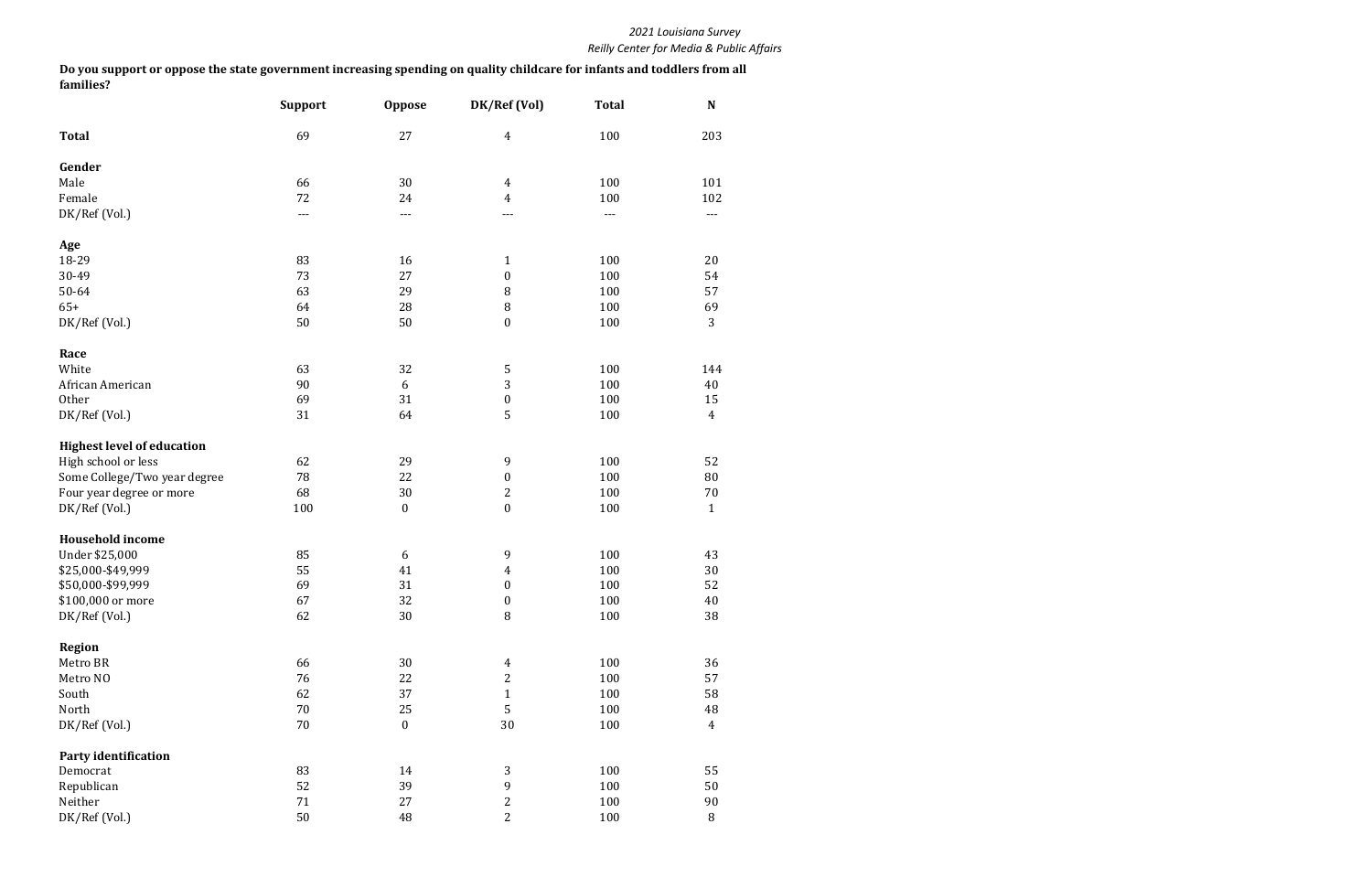# **Party identification (with leaners)** Democrat 84 14 2 100 74 Republican 53 53 42 6 100 75 Neither 75 20 5 100 47 0 100 17 100 17 100 17 100 17 100 17 100 17 100 17 100 17 100 17 100 17 100 17 100 17 100 17 100 17 100 17 100<br>DK/Ref (Vol.) 100 17 100 17 100 17 100 17 100 17 100 17 100 17 100 17 100 17 100 17 100 17 100 17 100 17 100 1 **Ideology** Liberal 13 0 100 39 Moderate 70 26 4 100 56 Moderate<br>
Conservative 57 36 7 100 56<br>
DK/Ref (Vol.) 56 23 1 100 17 DK/Ref (Vol.)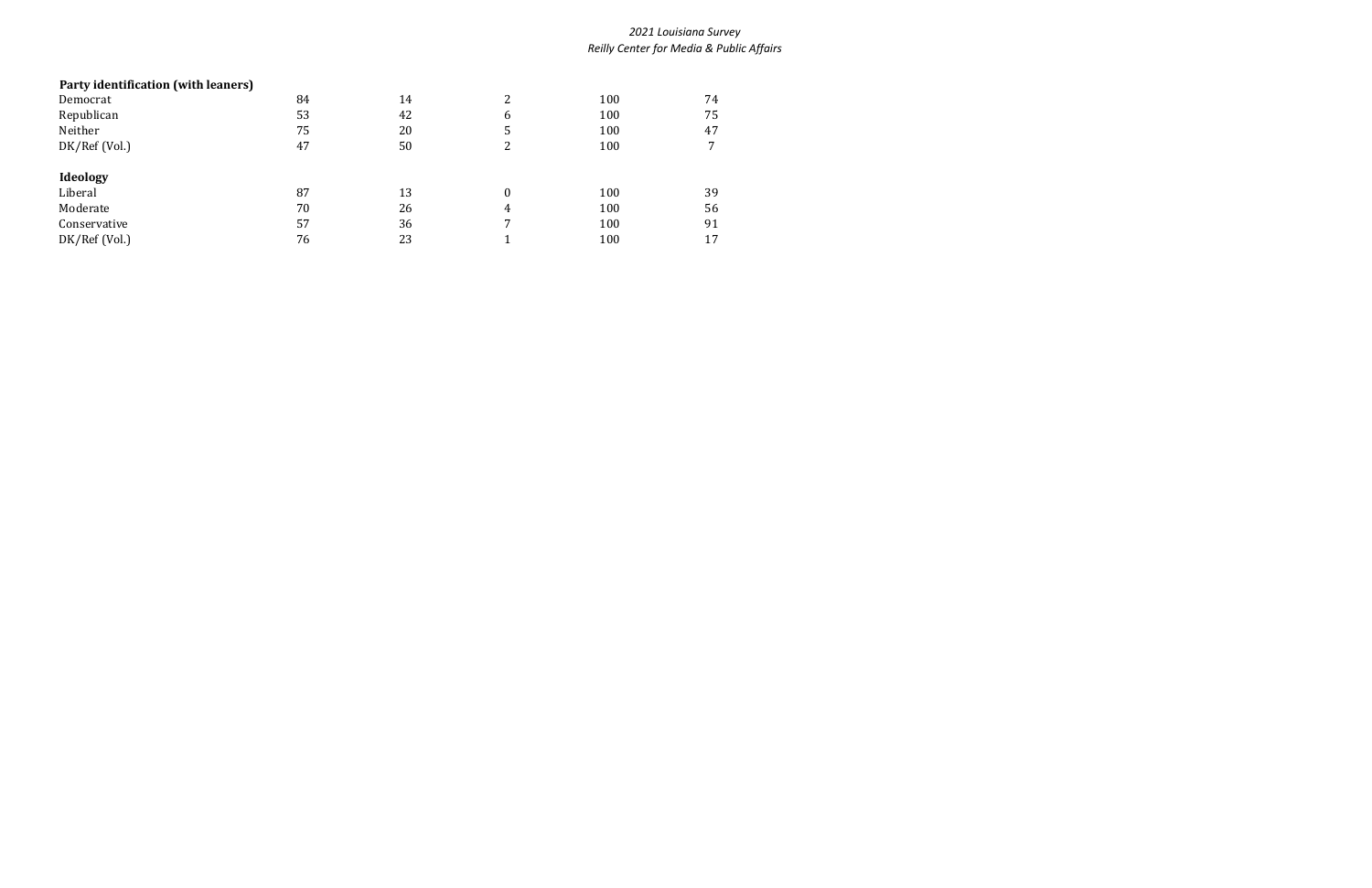|                                   | <b>Support</b> | <b>Oppose</b>    | DK/Ref (Vol)     | <b>Total</b> | N              |
|-----------------------------------|----------------|------------------|------------------|--------------|----------------|
| <b>Total</b>                      | 71             | 28               | $\mathbf{1}$     | 100          | 202            |
| Gender                            |                |                  |                  |              |                |
| Male                              | 71             | 28               | $\mathbf{1}$     | 100          | 113            |
| Female                            | 70             | 29               | $\mathbf{1}$     | 100          | 89             |
| DK/Ref (Vol.)                     | ---            | ---              | ---              | $---$        | ---            |
| Age                               |                |                  |                  |              |                |
| 18-29                             | 80             | 20               | $\boldsymbol{0}$ | 100          | 22             |
| 30-49                             | 88             | 12               | $\boldsymbol{0}$ | 100          | 46             |
| 50-64                             | 57             | 43               | $\mathbf{1}$     | 100          | 53             |
| $65+$                             | 65             | 32               | 3                | 100          | 74             |
| DK/Ref (Vol.)                     | 47             | 53               | $\boldsymbol{0}$ | 100          | 7              |
| Race                              |                |                  |                  |              |                |
| White                             | 61             | 38               | $\mathbf{1}$     | 100          | 140            |
| African American                  | 92             | 8                | $\boldsymbol{0}$ | 100          | 41             |
| Other                             | 87             | 10               | 3                | 100          | 18             |
| DK/Ref (Vol.)                     | 35             | 37               | 28               | 100          | 3              |
| <b>Highest level of education</b> |                |                  |                  |              |                |
| High school or less               | 72             | 28               | $\boldsymbol{0}$ | 100          | 55             |
| Some College/Two year degree      | 75             | 24               | $\overline{2}$   | 100          | 65             |
| Four year degree or more          | 64             | 35               | $\mathbf{1}$     | 100          | 82             |
| DK/Ref (Vol.)                     | ---            | ---              | ---              | ---          | ---            |
| <b>Household income</b>           |                |                  |                  |              |                |
| Under \$25,000                    | 87             | 14               | $\boldsymbol{0}$ | 100          | 28             |
| \$25,000-\$49,999                 | 86             | 14               | 0                | 100          | 45             |
| \$50,000-\$99,999                 | 73             | 26               | $\mathbf{1}$     | 100          | 53             |
| \$100,000 or more                 | 51             | 45               | 3                | 100          | $40\,$         |
| DK/Ref (Vol.)                     | 54             | 46               | $\boldsymbol{0}$ | 100          | 36             |
| <b>Region</b>                     |                |                  |                  |              |                |
| Metro BR                          | 71             | 29               | $\boldsymbol{0}$ | 100          | 38             |
| Metro NO                          | 70             | 29               | 1                | 100          | 58             |
| South                             | 71             | 28               | $\mathbf{1}$     | 100          | 57             |
| North                             | 71             | 28               | $\mathbf{1}$     | 100          | 47             |
| DK/Ref (Vol.)                     | 66             | $\boldsymbol{0}$ | 34               | 100          | $\overline{2}$ |
| <b>Party identification</b>       |                |                  |                  |              |                |
| Democrat                          | 89             | 11               | $\boldsymbol{0}$ | 100          | 53             |
| Republican                        | 44             | 55               | $\mathbf{1}$     | 100          | 67             |
| Neither                           | 77             | 22               | $\boldsymbol{0}$ | 100          | 77             |

**Do you support or oppose the state government increasing spending on quality early childhood education for infants and toddlers from low-income families?**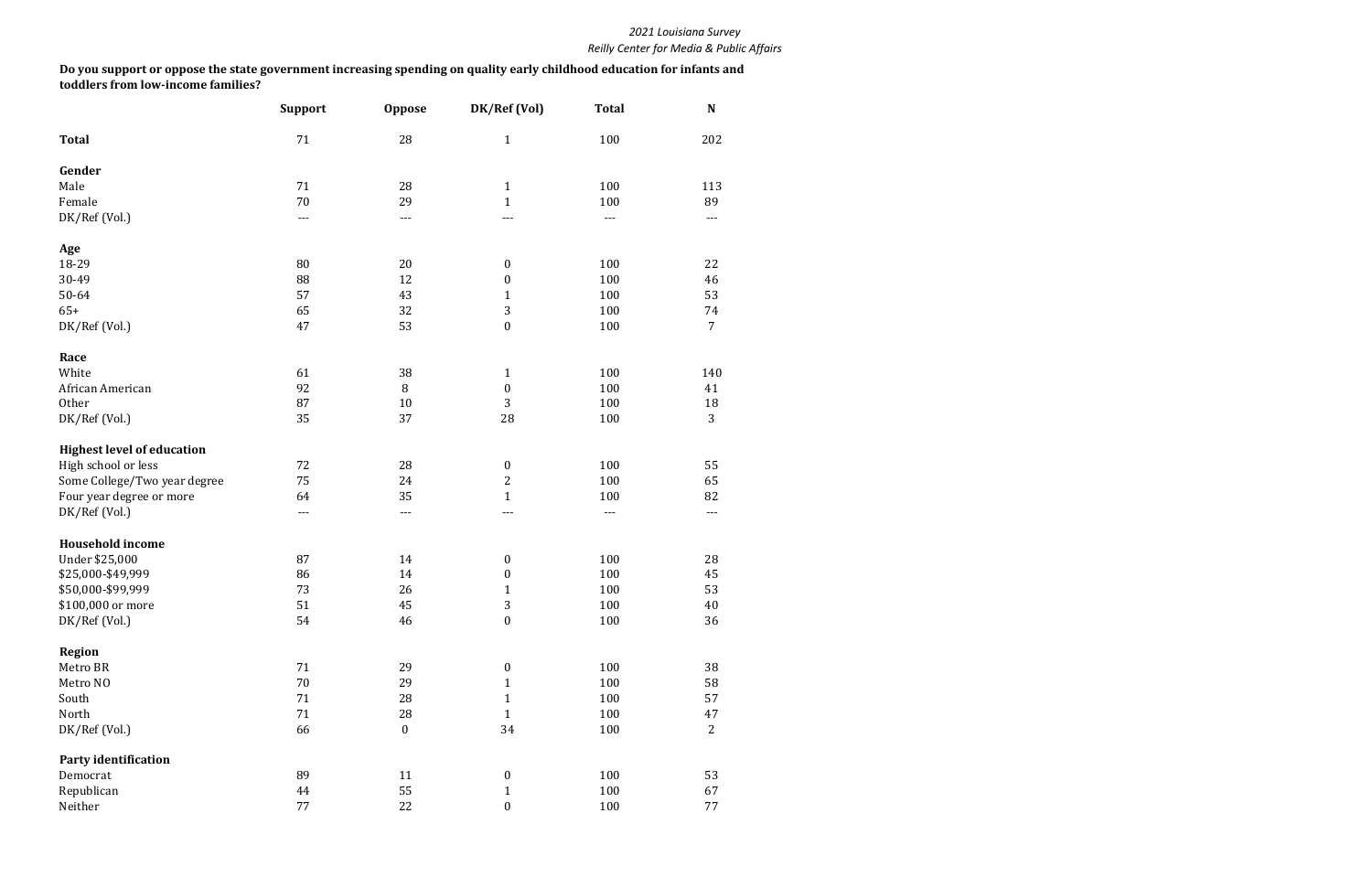|                                     |    |    |                      |     | 2021 Louisiana Survey                    |  |
|-------------------------------------|----|----|----------------------|-----|------------------------------------------|--|
|                                     |    |    |                      |     | Reilly Center for Media & Public Affairs |  |
| DK/Ref (Vol.)                       | 50 | 33 | 17                   | 100 | 5                                        |  |
| Party identification (with leaners) |    |    |                      |     |                                          |  |
| Democrat                            | 89 | 11 | $\boldsymbol{0}$     | 100 | 67                                       |  |
| Republican                          | 46 | 52 | 1                    | 100 | 93                                       |  |
| Neither                             | 89 | 11 | $\boldsymbol{0}$     | 100 | 37                                       |  |
| DK/Ref (Vol.)                       | 50 | 33 | 17                   | 100 | 5                                        |  |
| Ideology                            |    |    |                      |     |                                          |  |
| Liberal                             | 97 | 3  | $\boldsymbol{0}$     | 100 | 29                                       |  |
| Moderate                            | 91 | 9  | $\boldsymbol{0}$     | 100 | 48                                       |  |
| Conservative                        | 54 | 45 | $\blacktriangleleft$ | 100 | 110                                      |  |
| DK/Ref (Vol.)                       | 75 | 20 | 5                    | 100 | 15                                       |  |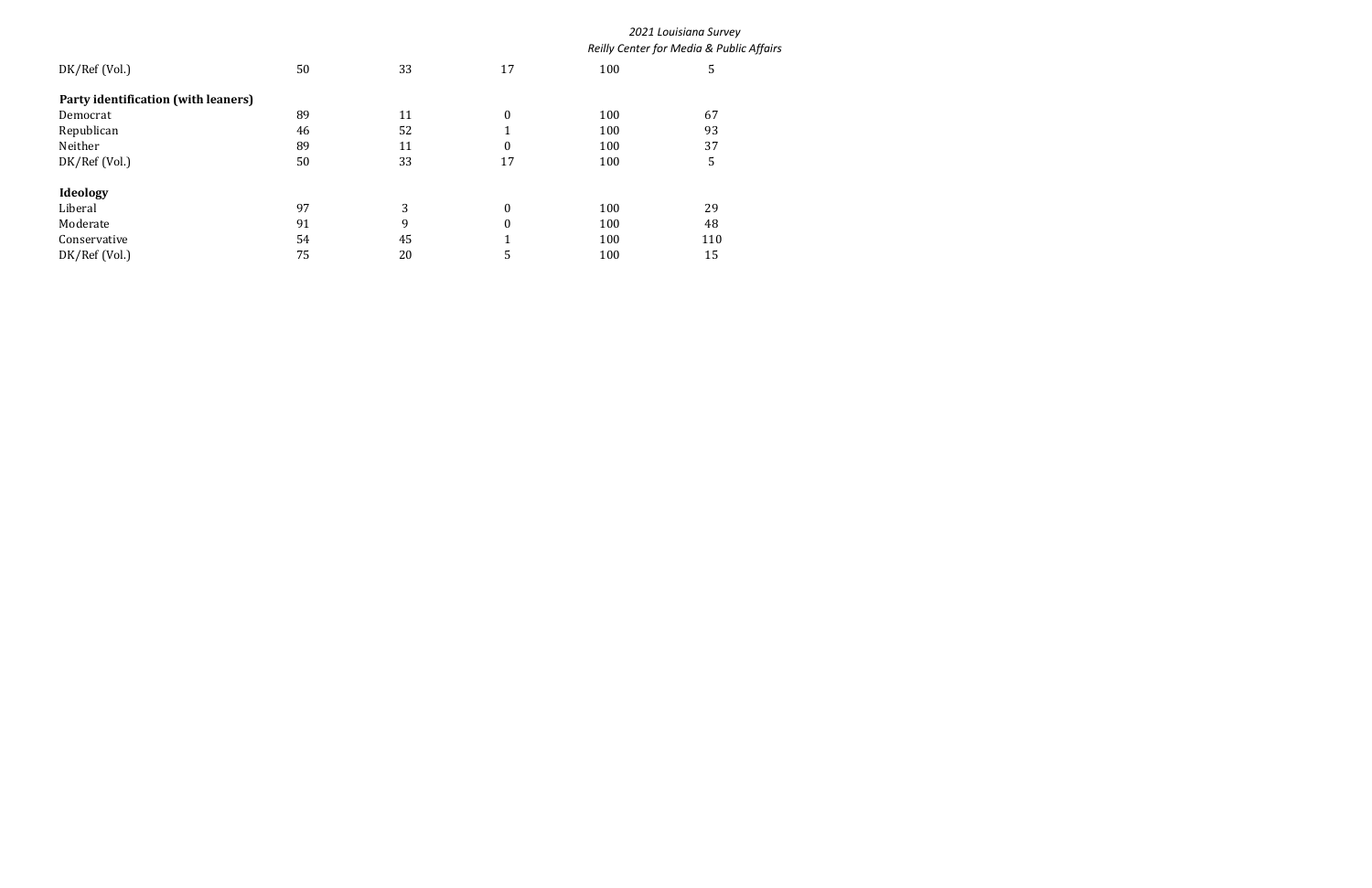|                                   | <b>Support</b> | <b>Oppose</b>    | DK/Ref (Vol)     | <b>Total</b> | N              |
|-----------------------------------|----------------|------------------|------------------|--------------|----------------|
| <b>Total</b>                      | 73             | 27               | $\boldsymbol{0}$ | 100          | 191            |
| Gender                            |                |                  |                  |              |                |
| Male                              | 64             | 36               | $\pmb{0}$        | 100          | 92             |
| Female                            | 78             | 21               | $\boldsymbol{0}$ | 100          | 98             |
| DK/Ref (Vol.)                     | 100            | $\boldsymbol{0}$ | $\boldsymbol{0}$ | 100          | $\mathbf{1}$   |
| Age                               |                |                  |                  |              |                |
| 18-29                             | 77             | 23               | $\boldsymbol{0}$ | 100          | 19             |
| 30-49                             | 70             | 30               | $\boldsymbol{0}$ | 100          | 46             |
| 50-64                             | 70             | 30               | $\boldsymbol{0}$ | 100          | 56             |
| $65+$                             | 79             | 19               | $\mathbf{2}$     | 100          | 64             |
| DK/Ref (Vol.)                     | 57             | 43               | $\boldsymbol{0}$ | 100          | 6              |
| Race                              |                |                  |                  |              |                |
| White                             | 63             | 37               | $\boldsymbol{0}$ | 100          | 125            |
| African American                  | 96             | $\overline{4}$   | $\boldsymbol{0}$ | 100          | 39             |
| Other                             | 70             | 27               | $\mathbf{3}$     | 100          | 21             |
| DK/Ref (Vol.)                     | 67             | 33               | $\boldsymbol{0}$ | 100          | 6              |
| <b>Highest level of education</b> |                |                  |                  |              |                |
| High school or less               | 80             | 20               | $\mathbf{1}$     | 100          | 41             |
| Some College/Two year degree      | 68             | 32               | $\boldsymbol{0}$ | 100          | 73             |
| Four year degree or more          | 69             | 30               | $\mathbf{1}$     | 100          | 76             |
| DK/Ref (Vol.)                     | 100            | $\boldsymbol{0}$ | $\boldsymbol{0}$ | 100          | $\mathbf{1}$   |
| <b>Household income</b>           |                |                  |                  |              |                |
| Under \$25,000                    | 82             | 18               | $\pmb{0}$        | 100          | 46             |
| \$25,000-\$49,999                 | 49             | 51               | $\boldsymbol{0}$ | 100          | 28             |
| \$50,000-\$99,999                 | 70             | 30               | $\boldsymbol{0}$ | 100          | 52             |
| \$100,000 or more                 | 74             | 26               | $\boldsymbol{0}$ | 100          | $37\,$         |
| DK/Ref (Vol.)                     | 76             | 20               | 3                | 100          | 28             |
| <b>Region</b>                     |                |                  |                  |              |                |
| Metro BR                          | 66             | 34               | $\pmb{0}$        | 100          | 35             |
| Metro NO                          | 78             | 21               | $\mathbf{1}$     | 100          | 50             |
| South                             | 72             | 27               | $\mathbf{1}$     | 100          | 48             |
| North                             | 75             | 25               | $\boldsymbol{0}$ | 100          | 54             |
| DK/Ref (Vol.)                     | 26             | 74               | $\boldsymbol{0}$ | 100          | $\overline{4}$ |
| <b>Party identification</b>       |                |                  |                  |              |                |
| Democrat                          | 89             | $10\,$           | $\mathbf{1}$     | 100          | 47             |
| Republican                        | 56             | 44               | $\mathbf{1}$     | 100          | 52             |
| Neither                           | $70\,$         | 30               | $\boldsymbol{0}$ | 100          | $\rm 87$       |
| DK/Ref (Vol.)                     | 69             | 31               | $\boldsymbol{0}$ | 100          | 5              |

**Do you support or oppose the state government increasing spending on quality early childhood education for infants and toddlers from all families?**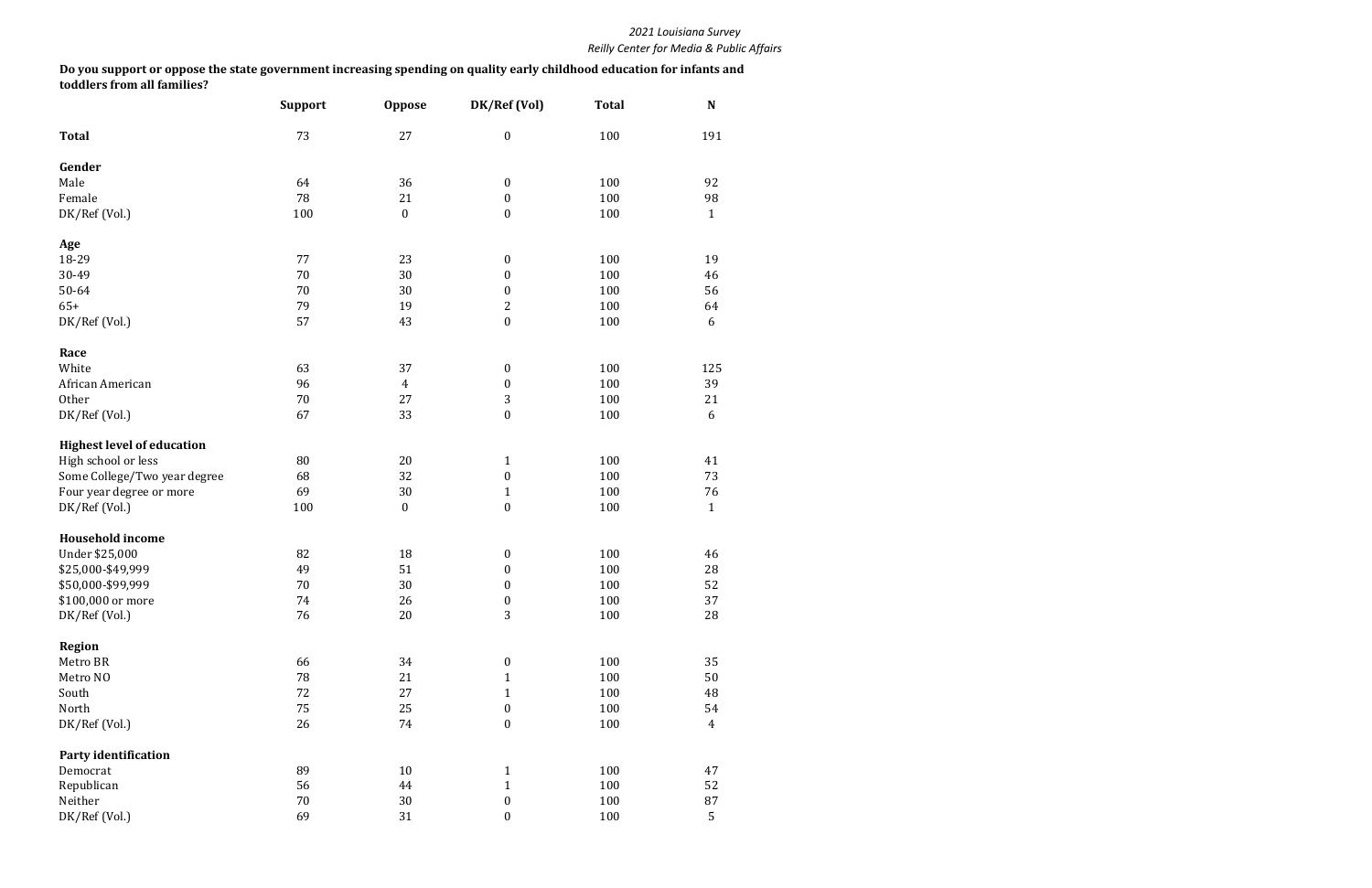# **Party identification (with leaners)** Democrat 100 64 Republican 100 54 54 54 56 1 100 73 Neither 72 28 0 100 49 DK/Ref (Vol.) 69 31 0 100 5 **Ideology** Liberal 12 0 100 39 Moderate 75 23 1 100 47 Conservative 59 41 0 100 90 DK/Ref (Vol.) 95 3 2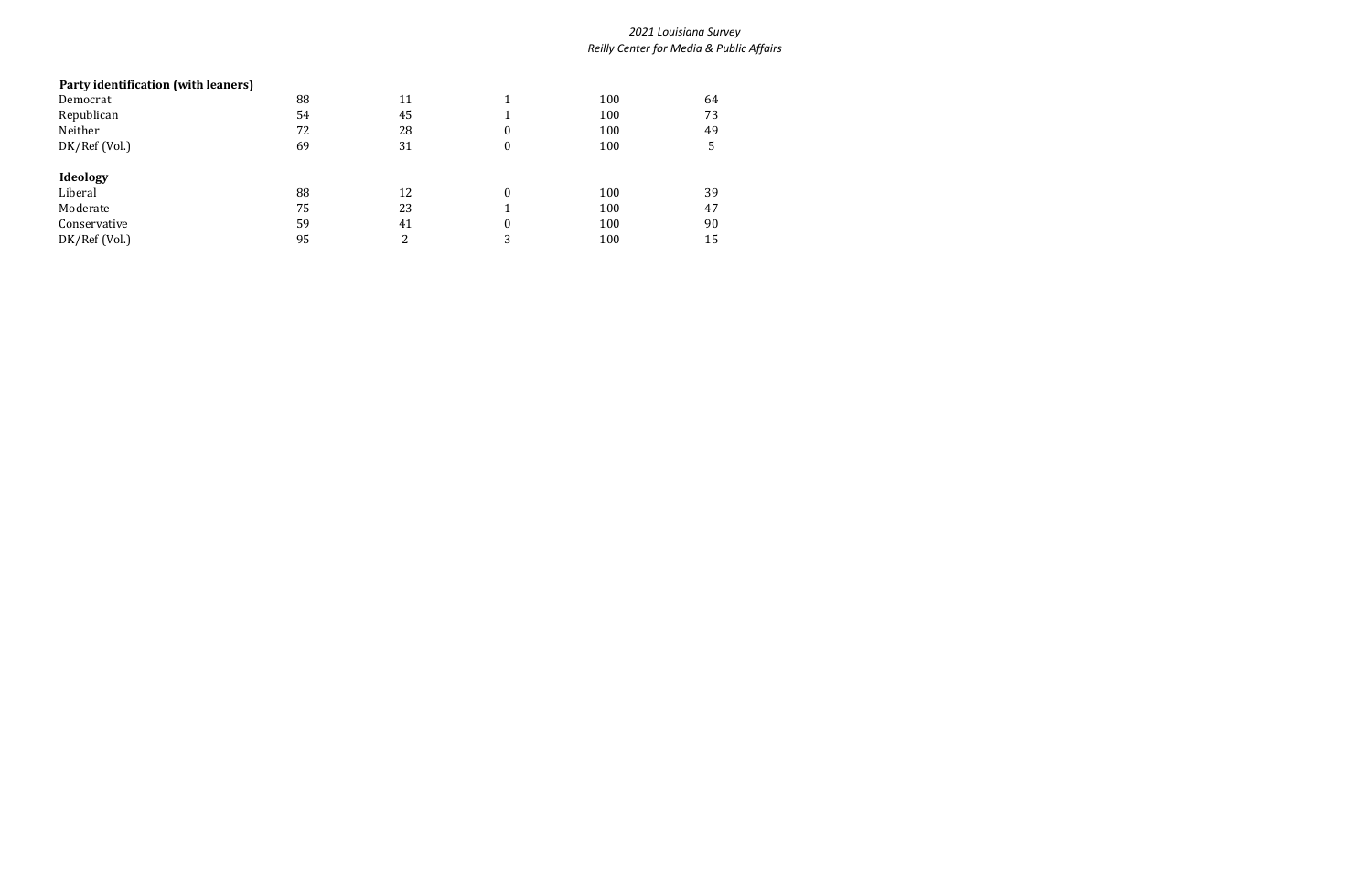|                                   | <b>Support</b> | <b>Oppose</b>    | DK/Ref (Vol)     | <b>Total</b> | N              |
|-----------------------------------|----------------|------------------|------------------|--------------|----------------|
| <b>Total</b>                      | 75             | 23               | $\mathbf{2}$     | 100          | 185            |
| Gender                            |                |                  |                  |              |                |
| Male                              | 71             | 26               | $\overline{4}$   | 100          | 101            |
| Female                            | 79             | 20               | $\mathbf{1}$     | 100          | 84             |
| DK/Ref (Vol.)                     | ---            | $---$            | ---              | $---$        | ---            |
| Age                               |                |                  |                  |              |                |
| 18-29                             | 93             | 6                | $\mathbf{1}$     | 100          | 24             |
| 30-49                             | 73             | 21               | 6                | 100          | 48             |
| 50-64                             | 71             | 29               | $\boldsymbol{0}$ | 100          | 60             |
| $65+$                             | 60             | 36               | $\overline{4}$   | 100          | 49             |
| DK/Ref (Vol.)                     | 70             | 30               | $\boldsymbol{0}$ | 100          | $\overline{4}$ |
| Race                              |                |                  |                  |              |                |
| White                             | 70             | 26               | $\mathfrak{Z}$   | 100          | 119            |
| African American                  | 88             | 12               | $\boldsymbol{0}$ | 100          | 44             |
| Other                             | 59             | 35               | $\sqrt{5}$       | 100          | 20             |
| DK/Ref (Vol.)                     | 53             | 47               | $\boldsymbol{0}$ | 100          | $\overline{2}$ |
| <b>Highest level of education</b> |                |                  |                  |              |                |
| High school or less               | 73             | 23               | 4                | 100          | 50             |
| Some College/Two year degree      | 78             | 21               | $\mathbf{1}$     | 100          | 76             |
| Four year degree or more          | 74             | 24               | $\overline{c}$   | 100          | 59             |
| DK/Ref (Vol.)                     | ---            | ---              | ---              | $---$        | ---            |
| <b>Household income</b>           |                |                  |                  |              |                |
| Under \$25,000                    | 82             | 16               | $\boldsymbol{2}$ | 100          | 42             |
| \$25,000-\$49,999                 | 76             | 19               | 5                | 100          | 39             |
| \$50,000-\$99,999                 | 71             | 29               | $\boldsymbol{0}$ | 100          | 42             |
| \$100,000 or more                 | ${\bf 80}$     | $16\,$           | $\overline{4}$   | $100\,$      | 35             |
| DK/Ref (Vol.)                     | 61             | 39               | $\mathbf{1}$     | 100          | 27             |
| <b>Region</b>                     |                |                  |                  |              |                |
| Metro BR                          | 85             | 12               | $\mathfrak{Z}$   | 100          | 41             |
| Metro NO                          | 77             | 23               | $\boldsymbol{0}$ | 100          | 52             |
| South                             | $70\,$         | 24               | 6                | 100          | 59             |
| North                             | 66             | 34               | $\boldsymbol{0}$ | 100          | 31             |
| DK/Ref (Vol.)                     | 100            | $\boldsymbol{0}$ | $\boldsymbol{0}$ | 100          | $\overline{2}$ |
| <b>Party identification</b>       |                |                  |                  |              |                |
| Democrat                          | 90             | $10\,$           | $\mathbf{1}$     | 100          | 51             |
| Republican                        | 62             | 31               | $\boldsymbol{7}$ | 100          | 52             |
| Neither                           | 74             | 25               | $\mathbf{1}$     | 100          | 78             |
| DK/Ref (Vol.)                     | 51             | 49               | $\boldsymbol{0}$ | 100          | $\overline{4}$ |

**Do you support or oppose the state government increasing spending on quality childcare for three and four year olds from low-income families?**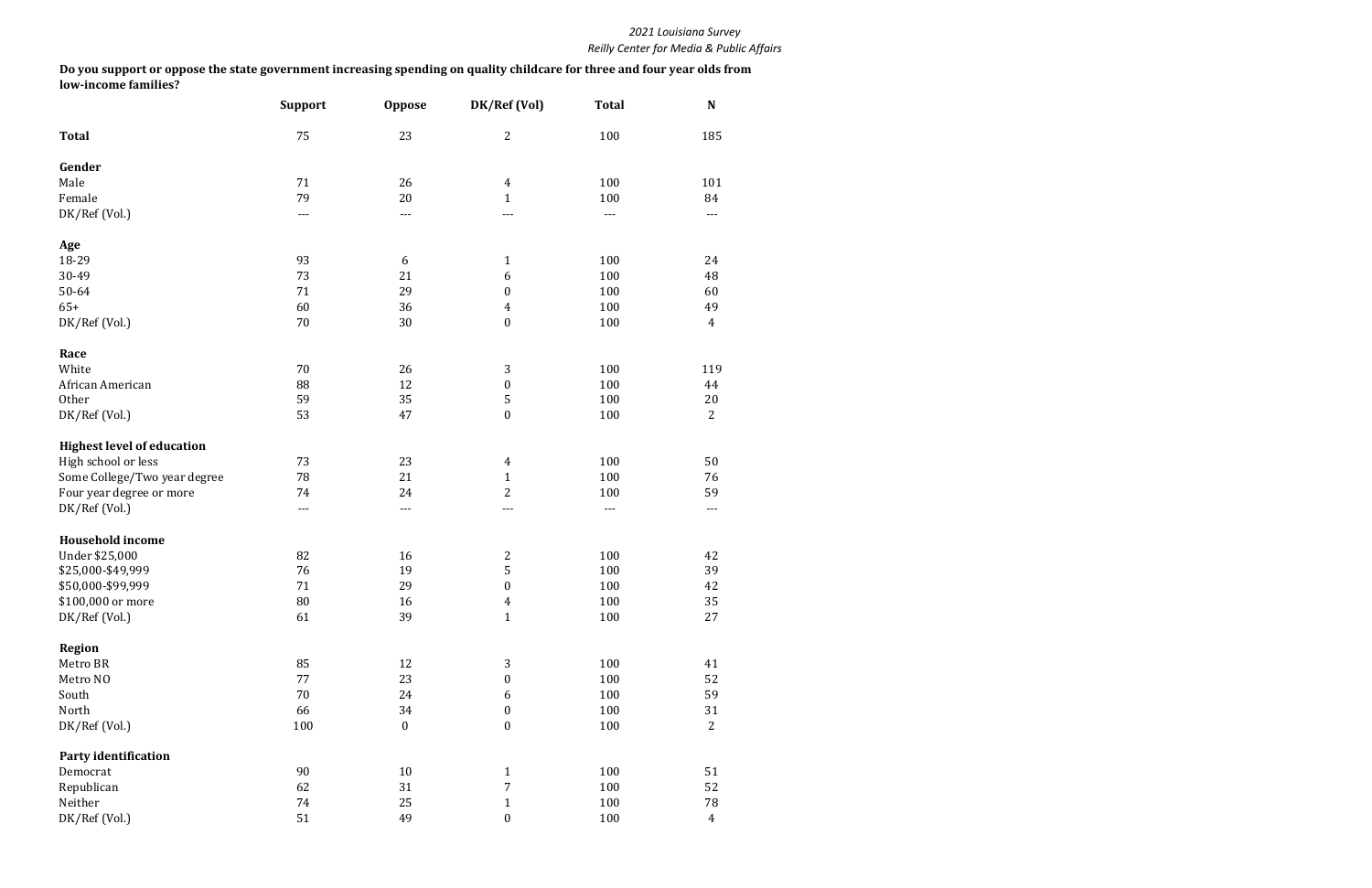# **Party identification (with leaners)** Democrat 91 9 0 100 65 Republican 59 5 5 5 5 5 72 Neither 77 21 2 100 44 Republican<br>
100 72<br>
100 72<br>
DK/Ref (Vol.) 51 49 0 100 4<br>
51 49 0 100 **Ideology** Liberal 100 48 Moderate 76 24 0 100 26 Moderate<br>
Conservative 64 32 4 100 26<br>
DK/Ref (Vol.) 86 14 0 100 12 DK/Ref (Vol.)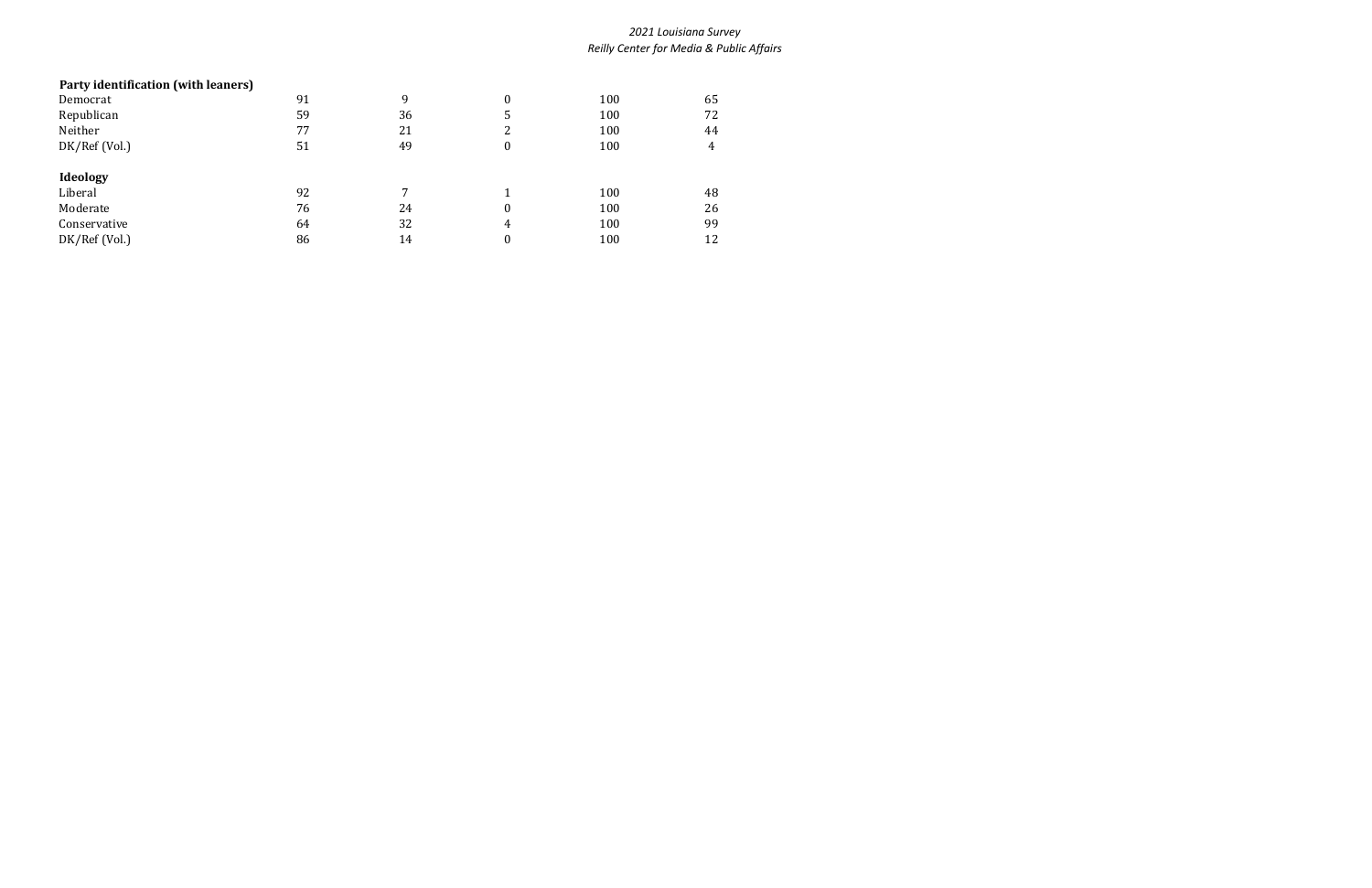|                                   | <b>Support</b> | <b>Oppose</b> | DK/Ref (Vol)            | <b>Total</b> | N                |
|-----------------------------------|----------------|---------------|-------------------------|--------------|------------------|
| <b>Total</b>                      | 67             | 30            | $\overline{2}$          | 100          | 203              |
| Gender                            |                |               |                         |              |                  |
| Male                              | 64             | 32            | $\mathbf{3}$            | 100          | 101              |
| Female                            | 70             | 29            | $\mathbf{1}$            | 100          | 102              |
| DK/Ref (Vol.)                     | ---            | $---$         | ---                     | $---$        | ---              |
| Age                               |                |               |                         |              |                  |
| 18-29                             | 82             | 17            | $\mathbf{1}$            | 100          | 20               |
| 30-49                             | 72             | 27            | $\mathbf{1}$            | 100          | 54               |
| 50-64                             | 58             | 38            | $\mathbf{3}$            | 100          | 57               |
| $65+$                             | 63             | 33            | $\overline{4}$          | 100          | 69               |
| DK/Ref (Vol.)                     | 50             | 50            | $\boldsymbol{0}$        | 100          | $\mathbf{3}$     |
| Race                              |                |               |                         |              |                  |
| White                             | 59             | 38            | $\mathfrak{Z}$          | 100          | 144              |
| African American                  | 93             | 7             | $\boldsymbol{0}$        | 100          | 40               |
| Other                             | 73             | 27            | $\boldsymbol{0}$        | 100          | 15               |
| DK/Ref (Vol.)                     | 36             | 64            | $\boldsymbol{0}$        | 100          | $\boldsymbol{4}$ |
| <b>Highest level of education</b> |                |               |                         |              |                  |
| High school or less               | 61             | 36            | $\overline{4}$          | 100          | 52               |
| Some College/Two year degree      | 73             | 25            | $\overline{c}$          | 100          | 80               |
| Four year degree or more          | 69             | 30            | $\mathbf{1}$            | 100          | $70\,$           |
| DK/Ref (Vol.)                     | 100            | $\pmb{0}$     | $\boldsymbol{0}$        | 100          | $\mathbf{1}$     |
| <b>Household income</b>           |                |               |                         |              |                  |
| Under \$25,000                    | 85             | 10            | 5                       | 100          | 43               |
| \$25,000-\$49,999                 | 56             | 40            | 4                       | 100          | 30               |
| \$50,000-\$99,999                 | 64             | 36            | $\boldsymbol{0}$        | 100          | 52               |
| \$100,000 or more                 | 68             | 32            | $\boldsymbol{0}$        | 100          | $40\,$           |
| DK/Ref (Vol.)                     | 55             | 41            | 3                       | 100          | 38               |
| <b>Region</b>                     |                |               |                         |              |                  |
| Metro BR                          | 70             | 30            | $\boldsymbol{0}$        | 100          | 36               |
| Metro NO                          | 75             | 23            | $\overline{c}$          | 100          | 57               |
| South                             | 62             | 36            | $\overline{c}$          | 100          | 58               |
| North                             | 61             | 34            | $\sqrt{5}$              | 100          | 48               |
| DK/Ref (Vol.)                     | $70\,$         | 30            | $\boldsymbol{0}$        | 100          | $\overline{4}$   |
| <b>Party identification</b>       |                |               |                         |              |                  |
| Democrat                          | 83             | 14            | $\mathfrak{Z}$          | 100          | 55               |
| Republican                        | 45             | 50            | $\overline{\mathbf{4}}$ | 100          | 50               |
| Neither                           | $70\,$         | 29            | $\mathbf{1}$            | 100          | 90               |
| DK/Ref (Vol.)                     | 52             | 48            | $\boldsymbol{0}$        | 100          | $\, 8$           |

**Do you support or oppose the state government increasing spending on quality childcare for three and four year olds from all families?**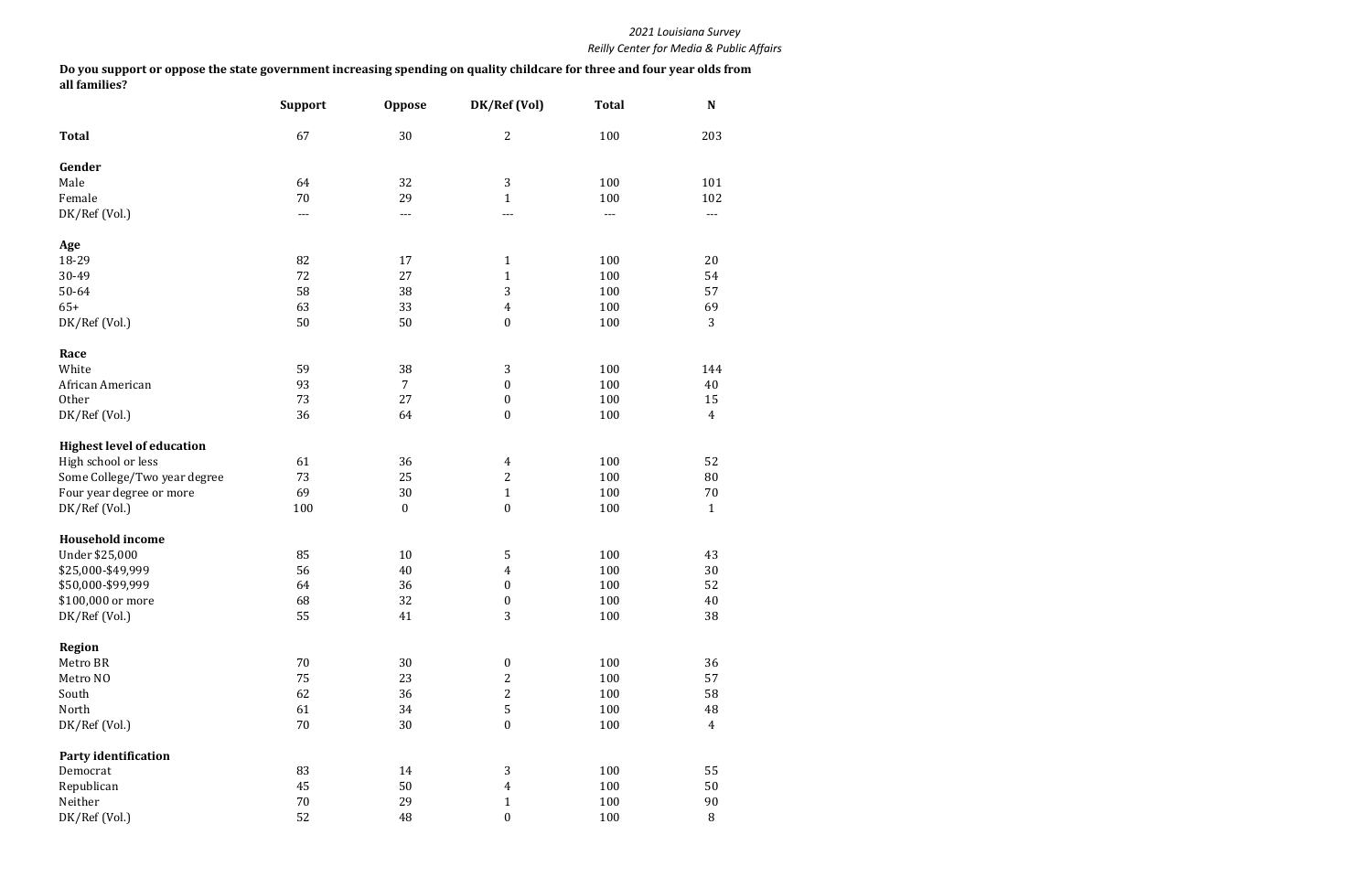# **Party identification (with leaners)** Democrat 84 14 2 100 74 Republican 100 75 Neither 73 25 2 100 47 DK/Ref (Vol.) 50 50 0 100 7 **Ideology** Liberal 13 2 100 39 Moderate 69 56 Moderate<br>
Conservative 55 42 2 100 56<br>
DK/Ref (Vol.) 72 23 5 100 17 DK/Ref (Vol.)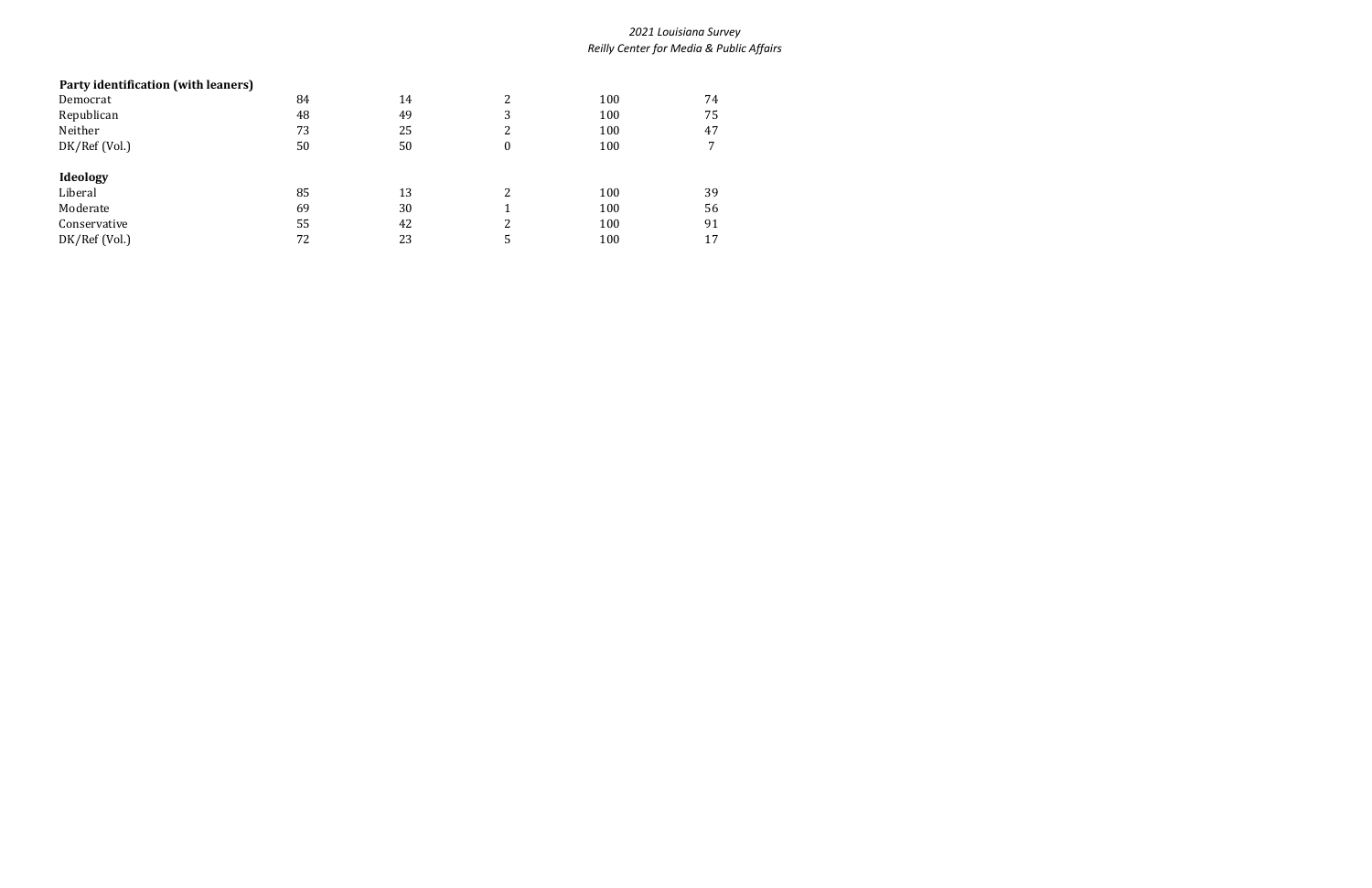|                                   | <b>Support</b> | <b>Oppose</b>    | DK/Ref (Vol)     | <b>Total</b> | N              |
|-----------------------------------|----------------|------------------|------------------|--------------|----------------|
| <b>Total</b>                      | 68             | 31               | $\mathbf{1}$     | 100          | 202            |
| Gender                            |                |                  |                  |              |                |
| Male                              | 68             | 31               | $\mathbf{1}$     | 100          | 113            |
| Female                            | 68             | 31               | $\mathbf{1}$     | 100          | 89             |
| DK/Ref (Vol.)                     | ---            | $---$            |                  | $---$        | $---$          |
| Age                               |                |                  |                  |              |                |
| 18-29                             | 76             | 24               | $\boldsymbol{0}$ | 100          | 22             |
| 30-49                             | 89             | 11               | 0                | 100          | 46             |
| 50-64                             | 51             | 48               | $\mathbf{1}$     | 100          | 53             |
| $65+$                             | 63             | 35               | $\overline{c}$   | 100          | 74             |
| DK/Ref (Vol.)                     | 47             | 53               | $\boldsymbol{0}$ | 100          | $\overline{7}$ |
| Race                              |                |                  |                  |              |                |
| White                             | 59             | 41               | $\boldsymbol{0}$ | 100          | 140            |
| African American                  | 88             | 12               | $\boldsymbol{0}$ | 100          | 41             |
| Other                             | 87             | 10               | 3                | 100          | 18             |
| DK/Ref (Vol.)                     | 35             | 37               | 28               | 100          | 3              |
| <b>Highest level of education</b> |                |                  |                  |              |                |
| High school or less               | 64             | 36               | $\boldsymbol{0}$ | 100          | 55             |
| Some College/Two year degree      | 76             | 22               | $\overline{2}$   | 100          | 65             |
| Four year degree or more          | 64             | 35               | $\mathbf{1}$     | 100          | 82             |
| DK/Ref (Vol.)                     | ---            | $---$            | ---              | $---$        | ---            |
| <b>Household income</b>           |                |                  |                  |              |                |
| Under \$25,000                    | 74             | 26               | $\boldsymbol{0}$ | 100          | 28             |
| \$25,000-\$49,999                 | 84             | 16               | 0                | 100          | 45             |
| \$50,000-\$99,999                 | 70             | 30               | $\mathbf{1}$     | 100          | 53             |
| \$100,000 or more                 | 52             | 44               | 3                | $100\,$      | 40             |
| DK/Ref (Vol.)                     | 56             | 44               | $\boldsymbol{0}$ | 100          | 36             |
| <b>Region</b>                     |                |                  |                  |              |                |
| Metro BR                          | 71             | 29               | $\boldsymbol{0}$ | 100          | 38             |
| Metro NO                          | 70             | 29               | 1                | 100          | 58             |
| South                             | $70\,$         | 30               | $\boldsymbol{0}$ | 100          | 57             |
| North                             | 63             | 37               | $\mathbf{1}$     | 100          | 47             |
| DK/Ref (Vol.)                     | 66             | $\boldsymbol{0}$ | 34               | 100          | $\overline{2}$ |
| <b>Party identification</b>       |                |                  |                  |              |                |
| Democrat                          | 80             | 20               | $\boldsymbol{0}$ | 100          | 53             |
| Republican                        | 45             | 54               | $\mathbf{1}$     | 100          | 67             |
| Neither                           | 77             | 23               | $\boldsymbol{0}$ | 100          | 77             |

**Do you support or oppose the state government increasing spending on quality early childhood education for three and four year olds from low-income families?**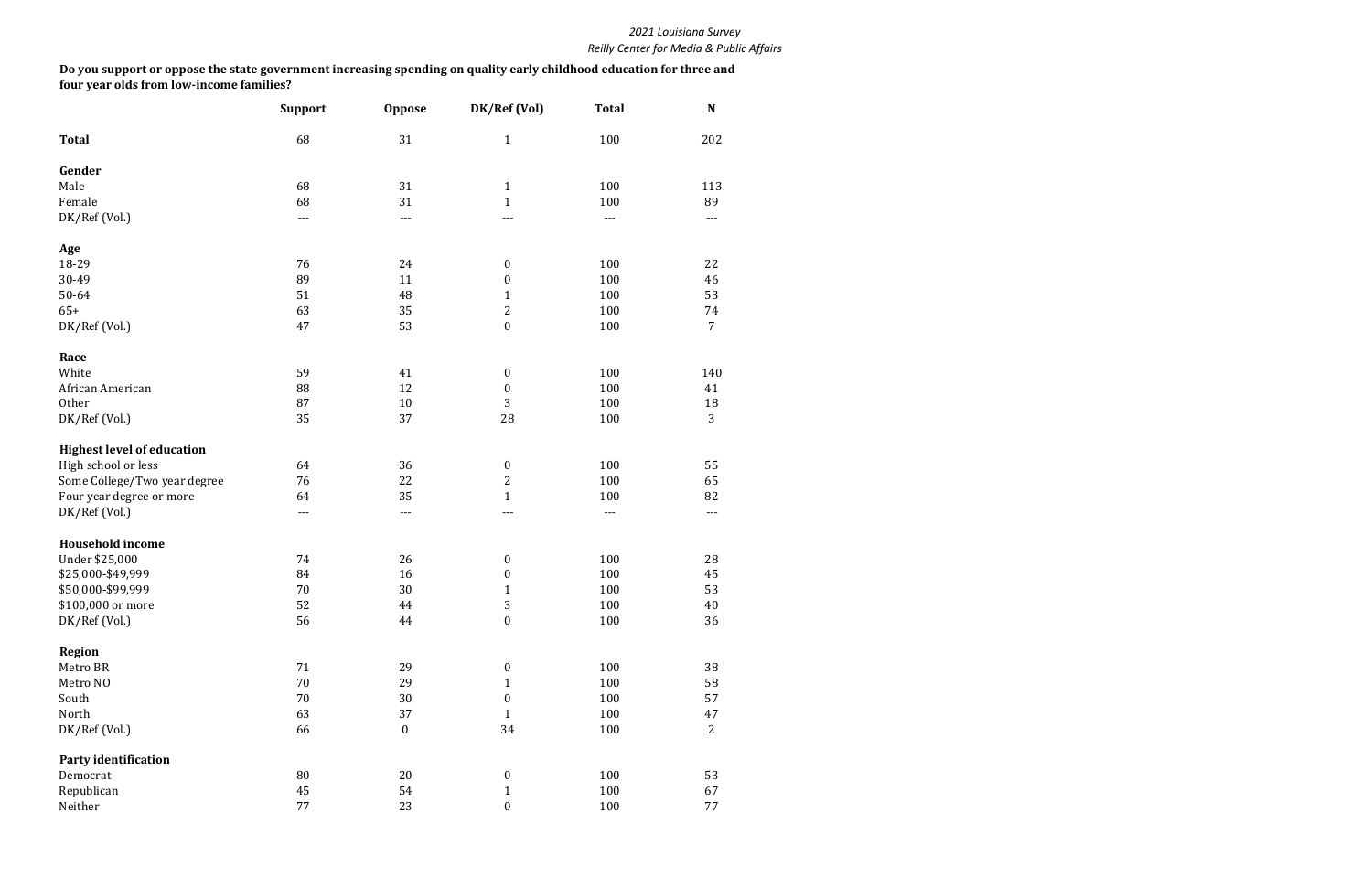|                                     |    |    |                  | 2021 Louisiana Survey<br>Reilly Center for Media & Public Affairs |     |  |
|-------------------------------------|----|----|------------------|-------------------------------------------------------------------|-----|--|
| DK/Ref (Vol.)                       | 50 | 33 | 17               | 100                                                               | 5   |  |
| Party identification (with leaners) |    |    |                  |                                                                   |     |  |
| Democrat                            | 81 | 19 | $\boldsymbol{0}$ | 100                                                               | 67  |  |
| Republican                          | 48 | 52 | 1                | 100                                                               | 93  |  |
| Neither                             | 88 | 12 | $\boldsymbol{0}$ | 100                                                               | 37  |  |
| DK/Ref (Vol.)                       | 50 | 33 | 17               | 100                                                               | 5   |  |
| Ideology                            |    |    |                  |                                                                   |     |  |
| Liberal                             | 92 | 8  | $\boldsymbol{0}$ | 100                                                               | 29  |  |
| Moderate                            | 91 | 9  | $\boldsymbol{0}$ | 100                                                               | 48  |  |
| Conservative                        | 51 | 49 | 1                | 100                                                               | 110 |  |
| DK/Ref (Vol.)                       | 75 | 20 | 5                | 100                                                               | 15  |  |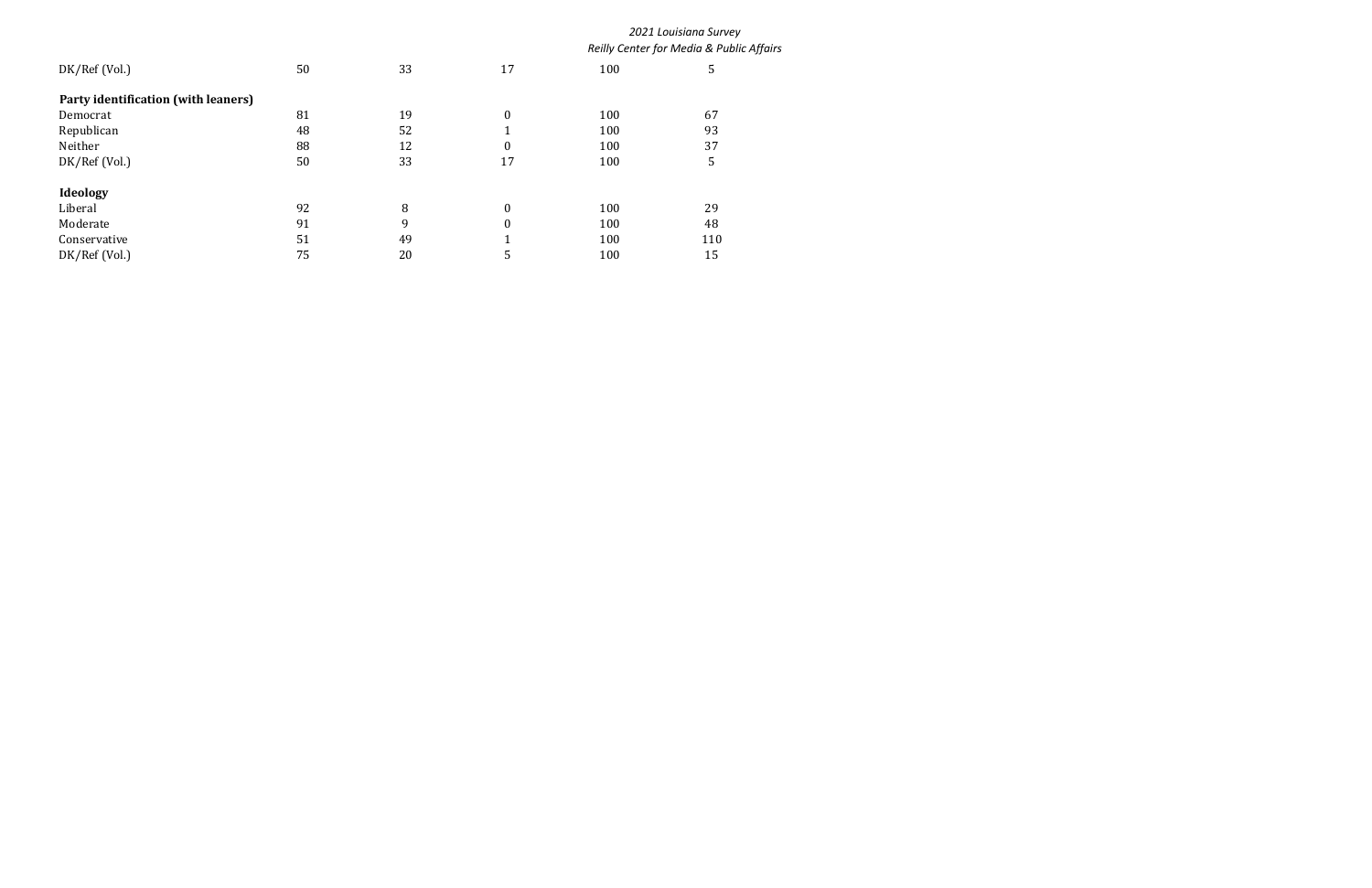|                                   | <b>Support</b> | <b>Oppose</b>    | DK/Ref (Vol)     | <b>Total</b> | N              |
|-----------------------------------|----------------|------------------|------------------|--------------|----------------|
| <b>Total</b>                      | 72             | 25               | $\mathbf{2}$     | 100          | 191            |
| Gender                            |                |                  |                  |              |                |
| Male                              | 65             | 34               | $\boldsymbol{2}$ | 100          | 92             |
| Female                            | 77             | 20               | $\overline{2}$   | 100          | 98             |
| DK/Ref (Vol.)                     | 100            | $\boldsymbol{0}$ | $\boldsymbol{0}$ | 100          | $\mathbf{1}$   |
| Age                               |                |                  |                  |              |                |
| 18-29                             | 86             | 14               | $\boldsymbol{0}$ | 100          | 19             |
| 30-49                             | 79             | 21               | $\boldsymbol{0}$ | 100          | 46             |
| 50-64                             | 69             | 31               | $\boldsymbol{0}$ | 100          | 56             |
| $65+$                             | 67             | 27               | 6                | 100          | 64             |
| DK/Ref (Vol.)                     | 23             | 57               | 20               | 100          | 6              |
| Race                              |                |                  |                  |              |                |
| White                             | 66             | 33               | $\mathbf{1}$     | 100          | 125            |
| African American                  | 88             | 6                | 6                | 100          | 39             |
| Other                             | 63             | 37               | $\pmb{0}$        | 100          | 21             |
| DK/Ref (Vol.)                     | 87             | 13               | $\boldsymbol{0}$ | 100          | 6              |
| <b>Highest level of education</b> |                |                  |                  |              |                |
| High school or less               | 73             | 23               | $\overline{4}$   | 100          | 41             |
| Some College/Two year degree      | 72             | 28               | $\pmb{0}$        | 100          | 73             |
| Four year degree or more          | 71             | 26               | 3                | 100          | 76             |
| DK/Ref (Vol.)                     | 100            | $\boldsymbol{0}$ | $\boldsymbol{0}$ | 100          | $\mathbf{1}$   |
| <b>Household income</b>           |                |                  |                  |              |                |
| Under \$25,000                    | 80             | 17               | 3                | 100          | 46             |
| \$25,000-\$49,999                 | 52             | 48               | $\boldsymbol{0}$ | 100          | 28             |
| \$50,000-\$99,999                 | 74             | 26               | $\mathbf{1}$     | 100          | 52             |
| \$100,000 or more                 | 75             | 25               | $\boldsymbol{0}$ | 100          | $37\,$         |
| DK/Ref (Vol.)                     | 69             | 23               | $\, 8$           | 100          | 28             |
| <b>Region</b>                     |                |                  |                  |              |                |
| Metro BR                          | 69             | 27               | $\overline{4}$   | 100          | 35             |
| Metro NO                          | 75             | 21               | 5                | 100          | 50             |
| South                             | 67             | 33               | $\boldsymbol{0}$ | 100          | 48             |
| North                             | 76             | 24               | $\boldsymbol{0}$ | 100          | 54             |
| DK/Ref (Vol.)                     | 82             | 18               | $\boldsymbol{0}$ | 100          | $\overline{4}$ |
| <b>Party identification</b>       |                |                  |                  |              |                |
| Democrat                          | 86             | 12               | 3                | 100          | 47             |
| Republican                        | 56             | 44               | $\mathbf{1}$     | 100          | 52             |
| Neither                           | 73             | 26               | $\overline{c}$   | 100          | $\rm 87$       |
| DK/Ref (Vol.)                     | 62             | 17               | 22               | 100          | 5              |

**Do you support or oppose the state government increasing spending on quality early childhood education for three and four year olds from all families?**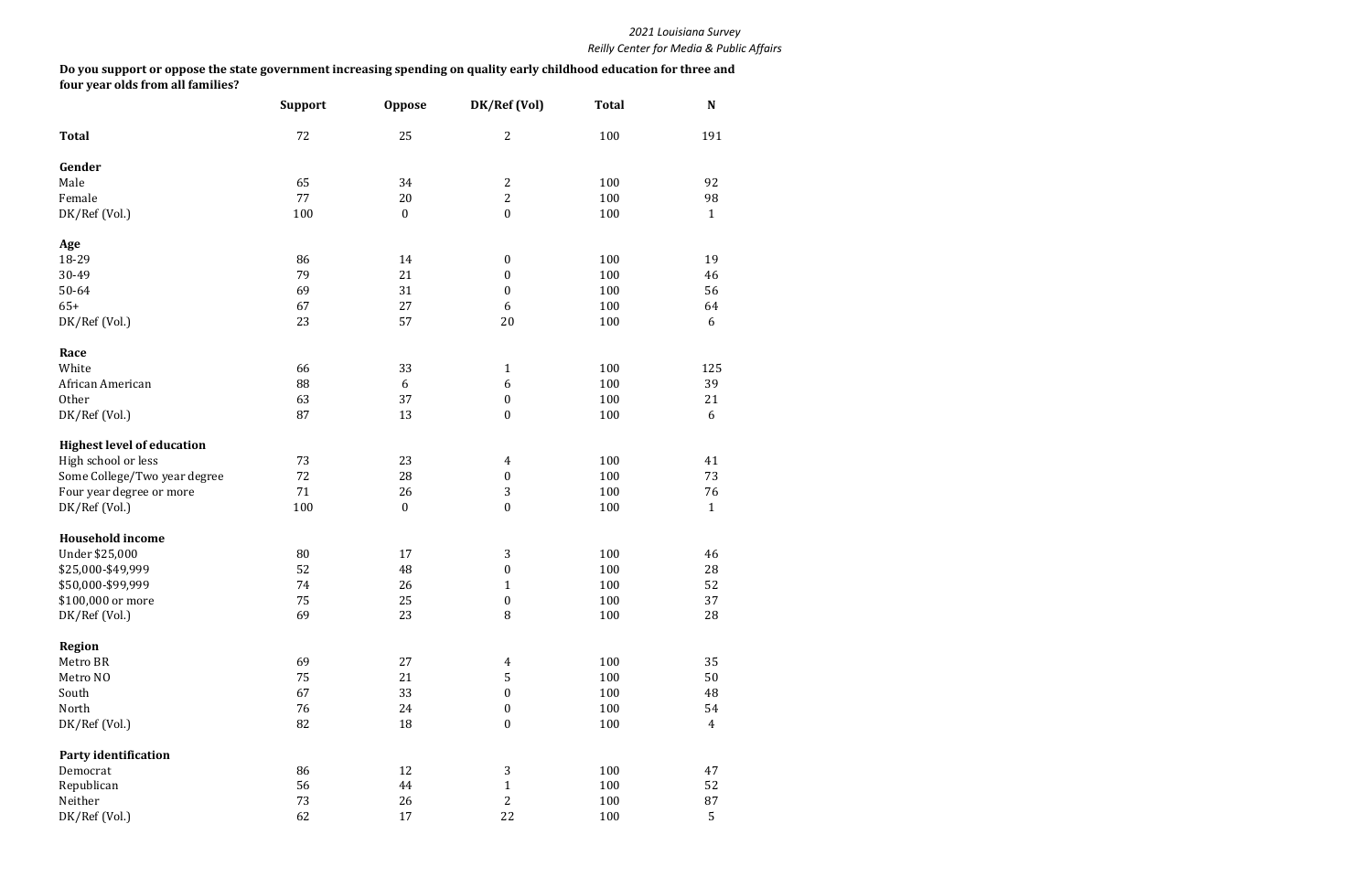# **Party identification (with leaners)** Democrat 87 11 2 100 64 Republican 100 58 58 42 1 100 73 Neither 20 27 3 100 49 DK/Ref (Vol.) 62 17 22 100 5 **Ideology** Liberal 100 39 90 7 4 100 39 Moderate 79 21 0 100 47 Conservative 58 41 1 100 90 DK/Ref (Vol.) 85 5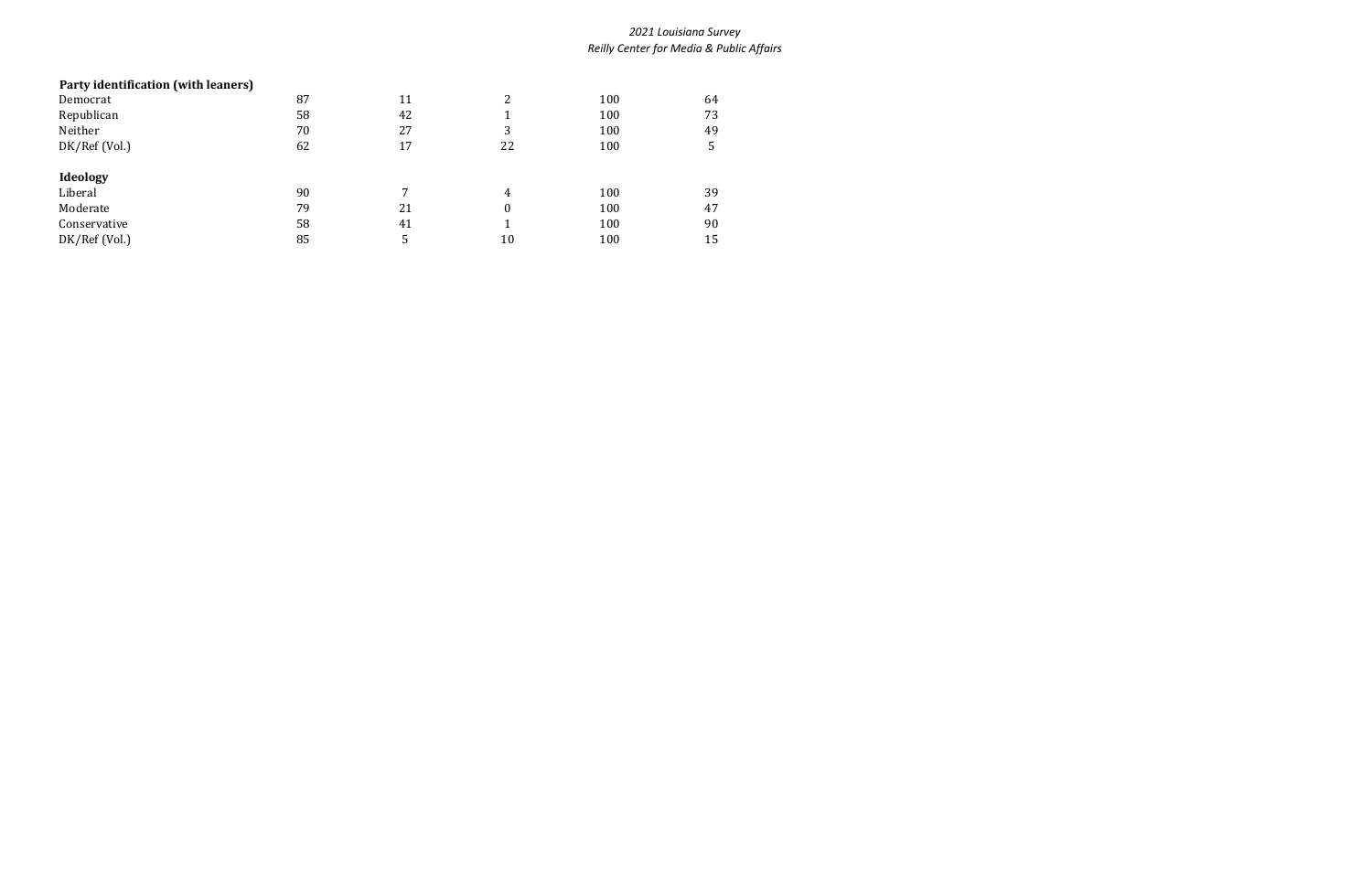|                                   | <b>Support</b> | <b>Oppose</b>    | DK/Ref (Vol)     | <b>Total</b> | N            |
|-----------------------------------|----------------|------------------|------------------|--------------|--------------|
| <b>Total</b>                      | 73             | 25               | $\overline{c}$   | 100          | 276          |
| Gender                            |                |                  |                  |              |              |
| Male                              | 69             | 28               | 3                | 100          | 140          |
| Female                            | 77             | 23               | $\boldsymbol{0}$ | 100          | 136          |
| DK/Ref (Vol.)                     | $---$          | $---$            | ---              | $---$        | $---$        |
| Age                               |                |                  |                  |              |              |
| 18-29                             | 86             | 14               | $\boldsymbol{0}$ | 100          | 38           |
| 30-49                             | 81             | 18               | $\mathbf{1}$     | 100          | 75           |
| 50-64                             | 66             | 32               | 3                | 100          | 84           |
| $65+$                             | 58             | 39               | 3                | 100          | 74           |
| DK/Ref (Vol.)                     | 42             | 58               | $\boldsymbol{0}$ | 100          | 5            |
| Race                              |                |                  |                  |              |              |
| White                             | 70             | 29               | $\mathbf{1}$     | 100          | 170          |
| African American                  | 78             | 19               | $\overline{c}$   | 100          | 78           |
| Other                             | 75             | 25               | $\boldsymbol{0}$ | 100          | $25\,$       |
| DK/Ref (Vol.)                     | 54             | 46               | $\boldsymbol{0}$ | 100          | 3            |
| <b>Highest level of education</b> |                |                  |                  |              |              |
| High school or less               | 67             | 30               | 3                | 100          | 74           |
| Some College/Two year degree      | 74             | 24               | $\mathbf{1}$     | 100          | 119          |
| Four year degree or more          | 79             | 21               | $\boldsymbol{0}$ | 100          | 82           |
| DK/Ref (Vol.)                     | 100            | $\boldsymbol{0}$ | $\boldsymbol{0}$ | 100          | $\mathbf{1}$ |
| <b>Household income</b>           |                |                  |                  |              |              |
| Under \$25,000                    | 68             | 30               | 3                | 100          | 71           |
| \$25,000-\$49,999                 | 81             | 15               | 4                | 100          | 50           |
| \$50,000-\$99,999                 | 80             | 20               | $\boldsymbol{0}$ | 100          | 65           |
| \$100,000 or more                 | $76\,$         | 24               | $\boldsymbol{0}$ | $100\,$      | 53           |
| DK/Ref (Vol.)                     | 57             | 42               | $\mathbf{1}$     | 100          | 37           |
| <b>Region</b>                     |                |                  |                  |              |              |
| Metro BR                          | 80             | 20               | $\pmb{0}$        | 100          | 54           |
| Metro NO                          | 86             | 14               | $\boldsymbol{0}$ | 100          | 85           |
| South                             | 56             | 44               | $\boldsymbol{0}$ | 100          | $\bf 81$     |
| North                             | 61             | 31               | $\, 8$           | 100          | 51           |
| DK/Ref (Vol.)                     | 100            | $\boldsymbol{0}$ | $\boldsymbol{0}$ | 100          | 5            |
| <b>Party identification</b>       |                |                  |                  |              |              |
| Democrat                          | 83             | 15               | 2                | 100          | 92           |
| Republican                        | 50             | 50               | $\boldsymbol{0}$ | 100          | 57           |
| Neither                           | 74             | 23               | 3                | 100          | 118          |
| DK/Ref (Vol.)                     | 94             | $\boldsymbol{6}$ | $\boldsymbol{0}$ | 100          | 9            |

### **Do you support or oppose raising taxes to fund more spending on childcare?**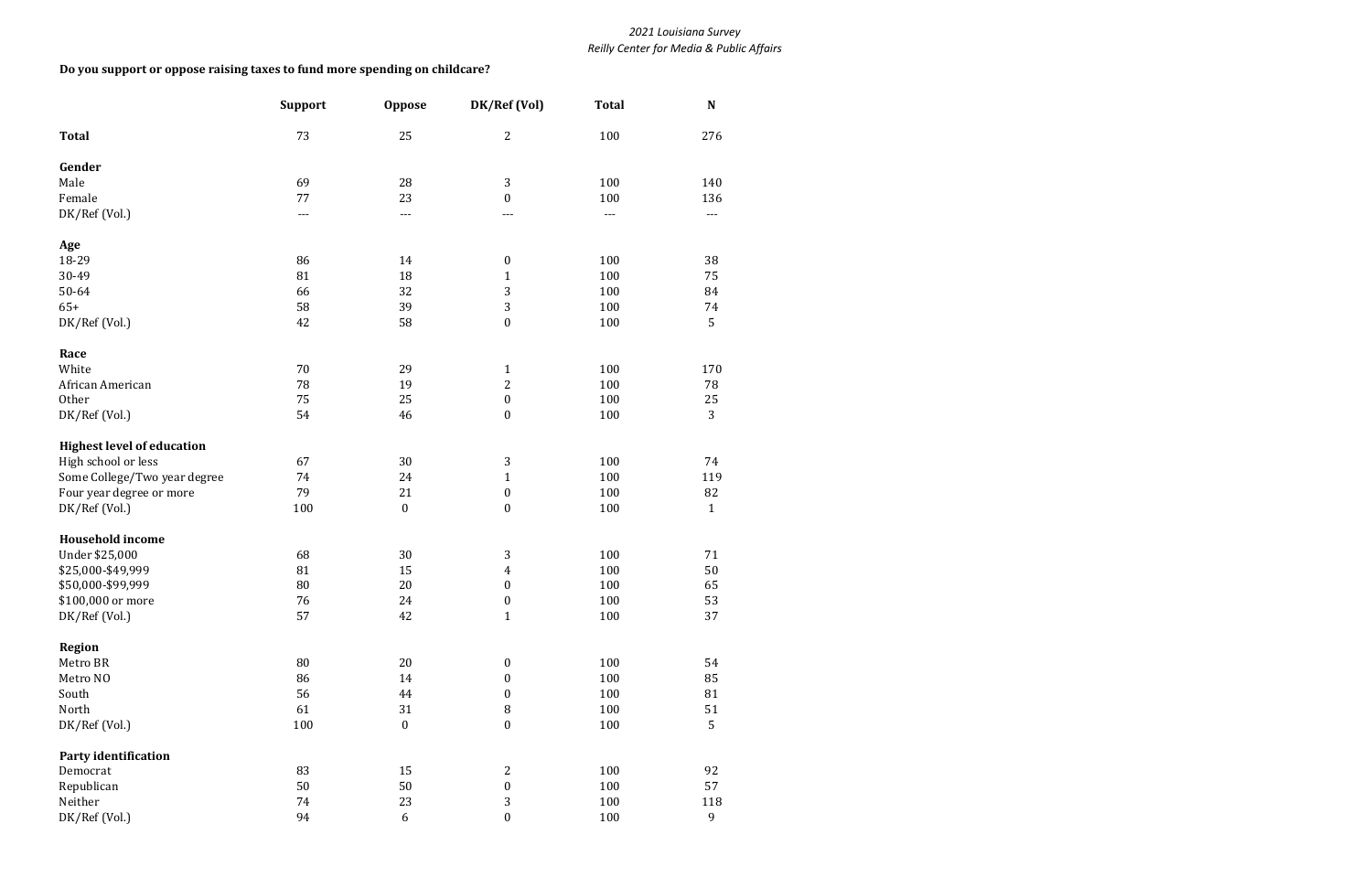# **Party identification (with leaners)** Democrat 121 164 15 1 100 121 Republican 57 57 43 0 100 77 Neither 68 27 4 100 70 DK/Ref (Vol.) 98 2 0 100 8 **Ideology** Liberal 100 77 Moderate 69 5 31 1 100 61 Conservative 67 31 2 100 113 DK/Ref (Vol.)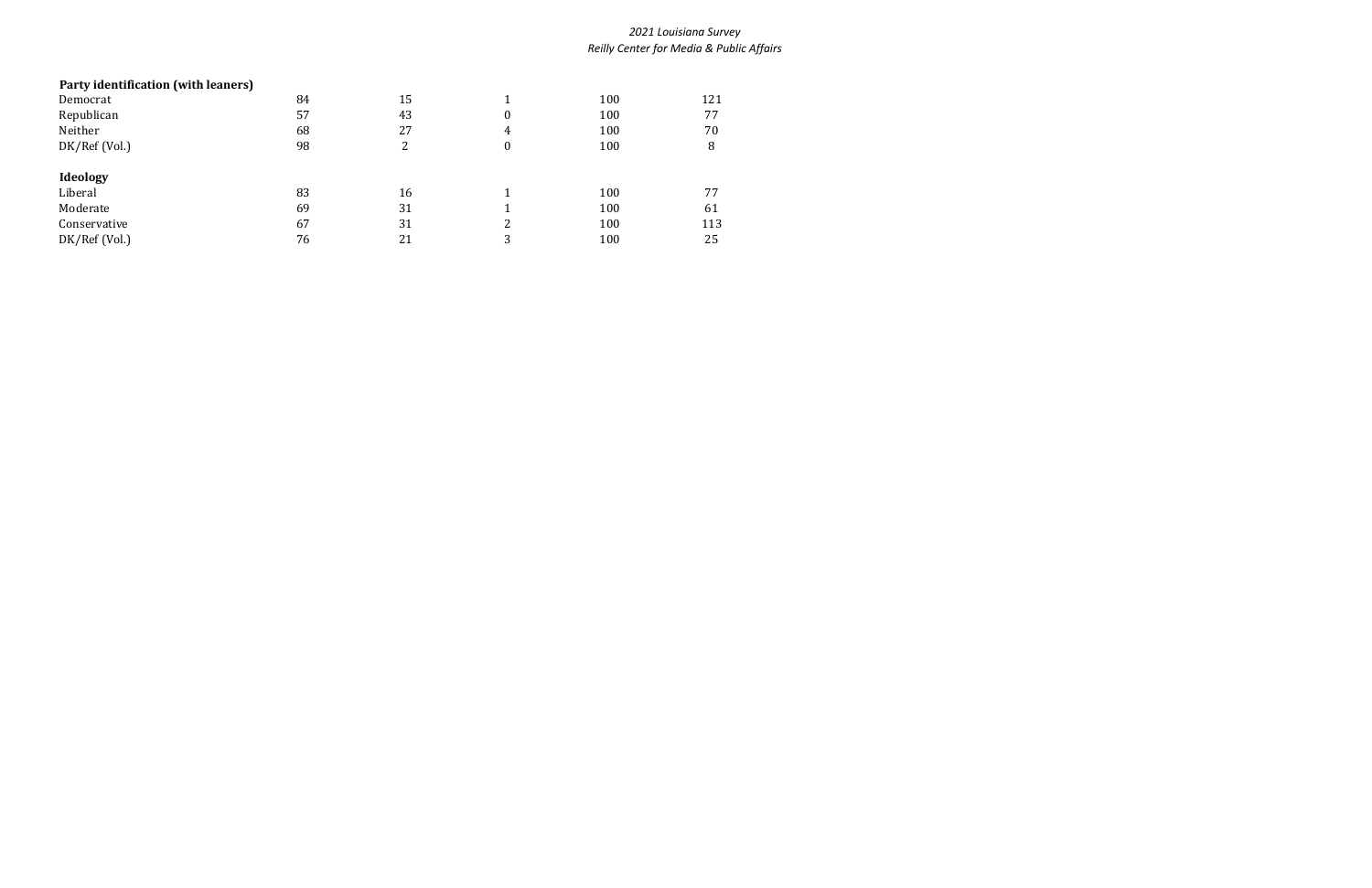|                                   | <b>Support</b>   | <b>Oppose</b>    | DK/Ref (Vol)     | <b>Total</b> | N              |
|-----------------------------------|------------------|------------------|------------------|--------------|----------------|
| <b>Total</b>                      | 77               | 20               | 3                | 100          | 285            |
| Gender                            |                  |                  |                  |              |                |
| Male                              | 75               | 24               | $\mathbf{1}$     | 100          | 143            |
| Female                            | 80               | 16               | $\overline{4}$   | 100          | 141            |
| DK/Ref (Vol.)                     | $\boldsymbol{0}$ | 100              | $\boldsymbol{0}$ | 100          | $\mathbf{1}$   |
| Age                               |                  |                  |                  |              |                |
| 18-29                             | 95               | 5                | $\boldsymbol{0}$ | 100          | 34             |
| 30-49                             | 75               | 25               | $\boldsymbol{0}$ | 100          | 76             |
| 50-64                             | 70               | 28               | $\mathbf{1}$     | 100          | 71             |
| $65+$                             | 73               | 19               | 8                | 100          | 98             |
| DK/Ref (Vol.)                     | 85               | $\boldsymbol{0}$ | 15               | 100          | 6              |
| Race                              |                  |                  |                  |              |                |
| White                             | 76               | 22               | $\overline{2}$   | 100          | 173            |
| African American                  | 80               | 16               | $\overline{4}$   | 100          | 77             |
| Other                             | 74               | 26               | $\boldsymbol{0}$ | 100          | 29             |
| DK/Ref (Vol.)                     | 81               | 19               | $\boldsymbol{0}$ | 100          | 6              |
| <b>Highest level of education</b> |                  |                  |                  |              |                |
| High school or less               | 75               | 21               | $\overline{4}$   | 100          | 74             |
| Some College/Two year degree      | 78               | 19               | $\mathbf{2}$     | 100          | 100            |
| Four year degree or more          | 78               | $20\,$           | $\mathbf{1}$     | 100          | 110            |
| DK/Ref (Vol.)                     | 100              | $\boldsymbol{0}$ | $\boldsymbol{0}$ | 100          | $\mathbf{1}$   |
| <b>Household income</b>           |                  |                  |                  |              |                |
| Under \$25,000                    | 78               | 16               | 6                | 100          | 63             |
| \$25,000-\$49,999                 | 80               | 17               | $\sqrt{3}$       | 100          | 54             |
| \$50,000-\$99,999                 | 71               | 28               | $\overline{2}$   | 100          | 76             |
| \$100,000 or more                 | 82               | $18\,$           | $\boldsymbol{0}$ | $100\,$      | 54             |
| DK/Ref (Vol.)                     | 78               | 21               | $\mathbf{1}$     | 100          | 38             |
| Region                            |                  |                  |                  |              |                |
| Metro BR                          | 67               | 33               | $\boldsymbol{0}$ | 100          | 51             |
| Metro NO                          | 78               | 19               | 3                | 100          | 85             |
| South                             | 79               | 19               | $\mathbf{1}$     | 100          | 72             |
| North                             | 80               | 15               | 5                | 100          | 73             |
| DK/Ref (Vol.)                     | 100              | $\boldsymbol{0}$ | $\boldsymbol{0}$ | 100          | $\overline{4}$ |
| <b>Party identification</b>       |                  |                  |                  |              |                |
| Democrat                          | 83               | 14               | 3                | 100          | 90             |
| Republican                        | 60               | 34               | 6                | 100          | 68             |
| Neither                           | 79               | $20\,$           | $\mathbf{1}$     | 100          | 122            |
| DK/Ref (Vol.)                     | 95               | 5                | $\boldsymbol{0}$ | 100          | 5              |

### **Do you support or oppose raising taxes to fund more spending on early childhood education?**